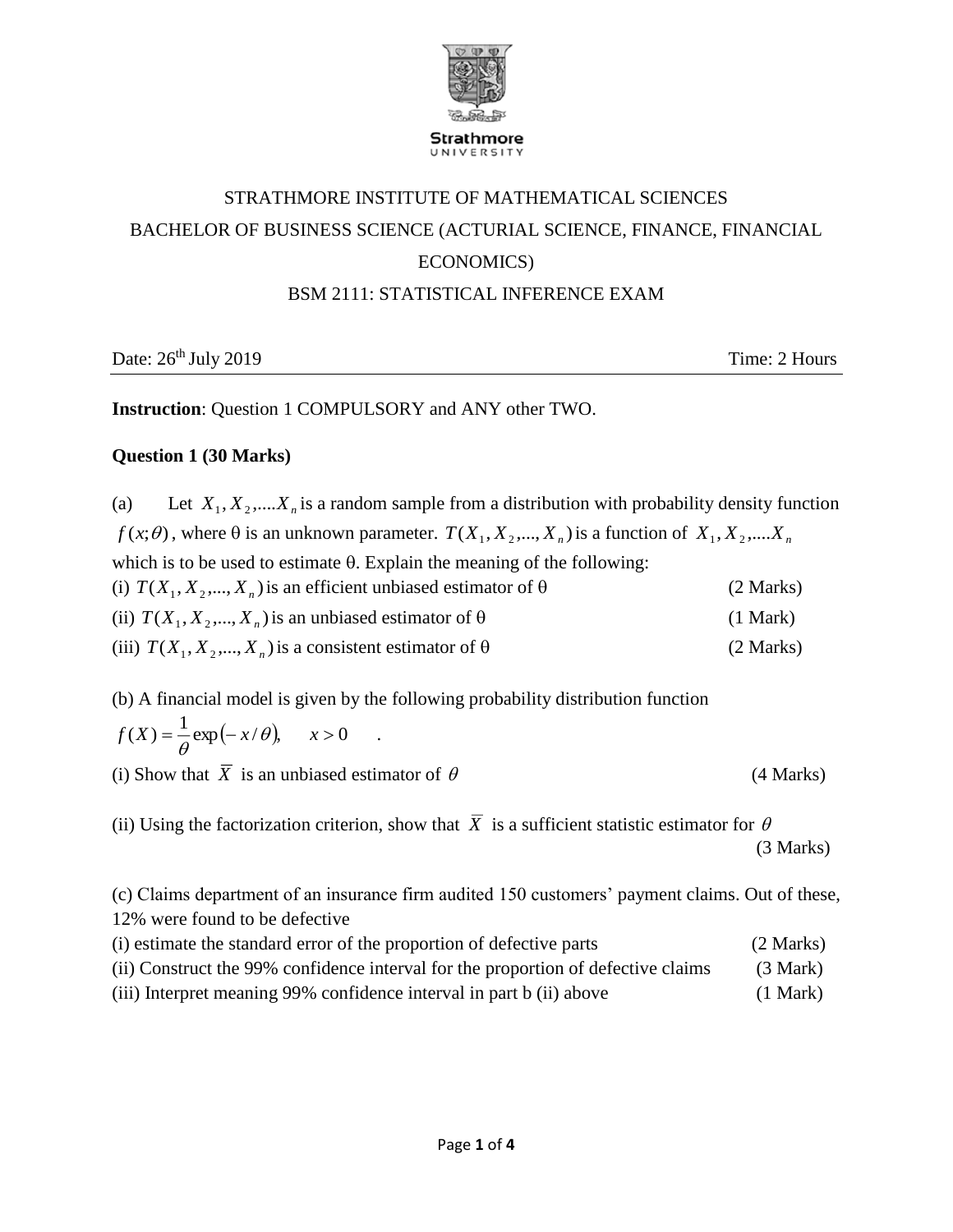(d) Several life insurance firms have policies geared to working class citizens. To get more information about this group, a major insurance firm interviewed working class individuals to find out the type of life insurance they preferred, if any. The table below shows the preferences by gender.

| Gender              | term policy | Preferred a Preferred a whole-<br>life policy | 1 No<br>preference |
|---------------------|-------------|-----------------------------------------------|--------------------|
| <b>Adult Male</b>   | 160         | 30                                            | 10                 |
| <b>Adult Female</b> | 140         | 120                                           | 40                 |

Is there evidence that the life insurance preference of working class citizens depends on their sex? Use  $\alpha = 0.05$ 0.05(5 Marks)

|  | (f) Let $X_1, X_2, X_3, , X_n$ be a random sample from a uniform distribution from $(0, 1)$ |  |  |
|--|---------------------------------------------------------------------------------------------|--|--|
|--|---------------------------------------------------------------------------------------------|--|--|

- (i) Find the moment estimator for  $\theta$ (5 Marks)
- (ii) Given the following observations, 10.6, 12.3, 4.8, 11.0, 12.37, determine the moment estimator for  $\theta$ (2 Marks)

### **Question 2 (20 Marks)**

(a) The number of students who were absent during Monday morning lesson has a Poisson distribution with mean  $\lambda$  (> 0) and is independent for different classes. A researcher wants to estimate  $\lambda$  and examines the number of absent students  $x_i > 0$  for  $i = 1, 2, ..., n$ .)

(i) Find the Likelihood estimators of  $\lambda$  based on  $x_1, x_2, ..., x_n$ (7 Marks)

(ii) Show that the estimator for  $\lambda$  is consistent (3 Mark

(b) A financial analyst of a supermarket has found out that daily total sales (X) is approximately normally distributed with an unknown value of mean,  $\mu$  and a standard deviation of 1 million dollars. If the corresponding distribution is defined by

$$
f(x) = \begin{cases} \frac{1}{\sqrt{2\pi}} e^{-\frac{1}{2}(x-\mu)^2}, -\infty \le x \le \infty \\ 0, \qquad \text{elsewhere} \end{cases}
$$
, where  $\pi = \frac{22}{7}$ .

(i) Determine the likelihood function for the above financial model (3 Marks)

(ii) Show that the maximum likelihood estimator for the population mean  $\mu$  is the sample mean *X* (4 Marks)

(iii) If data gathered on daily total sales were obtained as;

1.2, 2.0, 2.5, 3.1, 1.0, 2.1, 3.5, 5.1, 4.0, 2.8.

Find the estimate of the mean from the sampled data. (2Marks)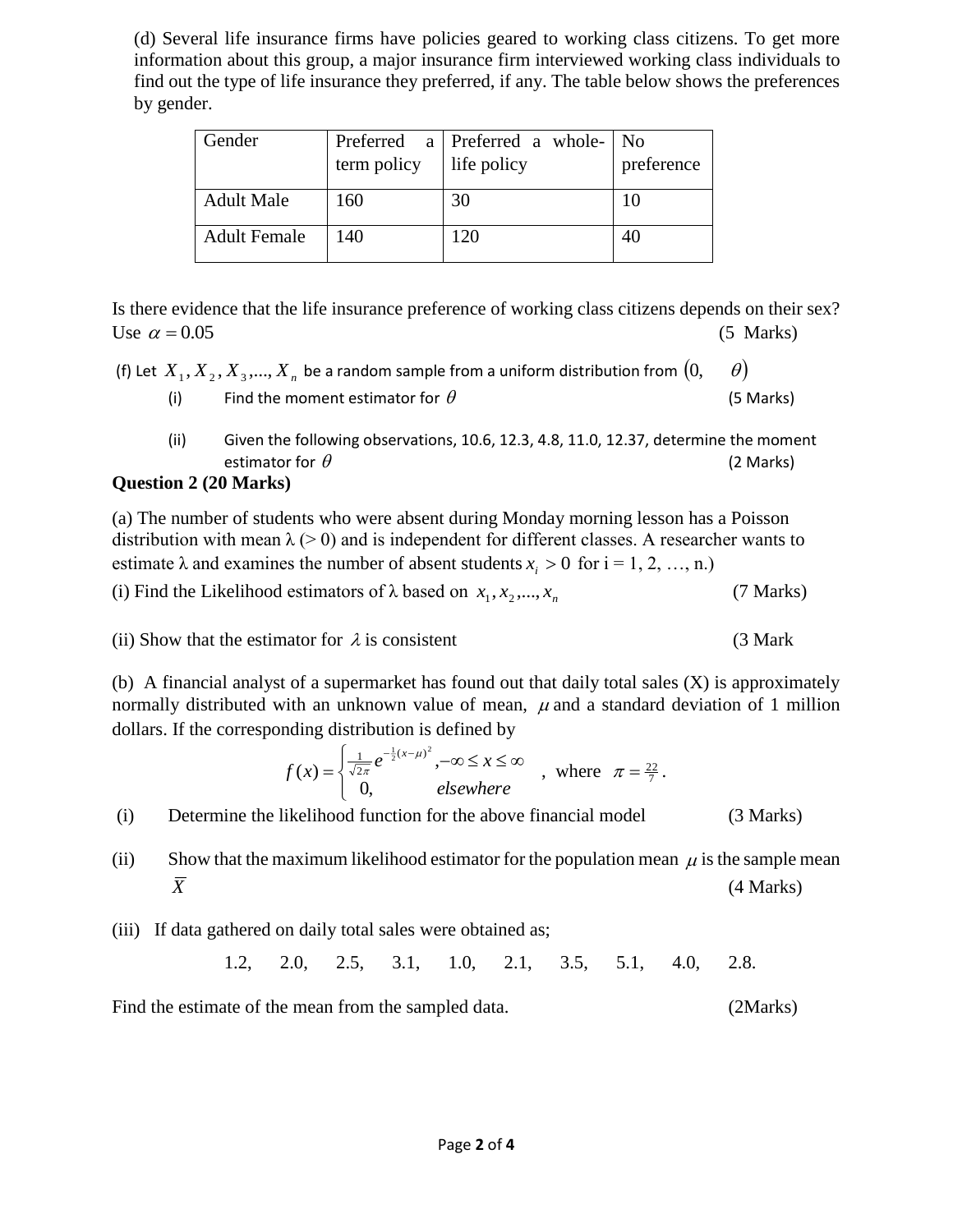#### **Question 3 (20 Marks)**

(a) consider a linear regression model defined by  $Y = \alpha + \beta x + e$ , where  $E(e) = 0$ . Suppose n independent observations  $y_1, y_2, y_3, \ldots, y_n$  are made show that

$$
\hat{\beta} = \frac{n \sum x_i y_i \sum y_i^2 - \sum x_i y_i}{n \sum x_i^2 - (\sum x_i)^2}
$$
 is unbiased for  $\beta$  (5 Marks)

(b) Use the matrix notation to fit a straight line to n=4 data points given below by the method of least square

| $\ddot{\phantom{1}}$ |  |  |
|----------------------|--|--|
|                      |  |  |

(5 Marks)

(c) An insurance company has two products to launch. The finance department has four estimates to compute each being independent of one another with zero mean error and constant variance  $\sigma^2$ . The department computes cost for launching the two products separately, C<sub>1</sub> and C2, and also the sum and the difference of these two costs.

Required: Determine the least square estimators of the unknown costs  $C_1$  and  $C_2$ . (10 Marks)

#### **Question 4 (20 Marks)**

(a) Suppose  $x_1, x_2, x_3, \dots, x_m$  is a random sample from a normal population with mean  $\mu_1$  and known variance  $\sigma^2$ . Also let  $y_1, y_2, y_3, \dots, y_n$  be another random sample from a normal population with mean  $\mu_2$  and known variance  $\sigma^2$ . Assume that these samples are independent of each other. Construct a confidence interval for the difference of the means  $\mu_1$  and  $\mu_2$ .

 **(**10 Marks)

(b) Periodically, bank customers are asked to evaluate financial consultants and services. Higher ratings on the client satisfaction survey indicate better service, with 7 the maximum service rating. Independent samples of service ratings for two financial consultants are summarized below

| <b>Statistic</b> | Consultant A   Consultant B |      |
|------------------|-----------------------------|------|
| Sample size      | 16                          | 10   |
| Sample mean      | 6.82                        | 6.25 |
| Sample variance  | 0.64                        | 0.64 |